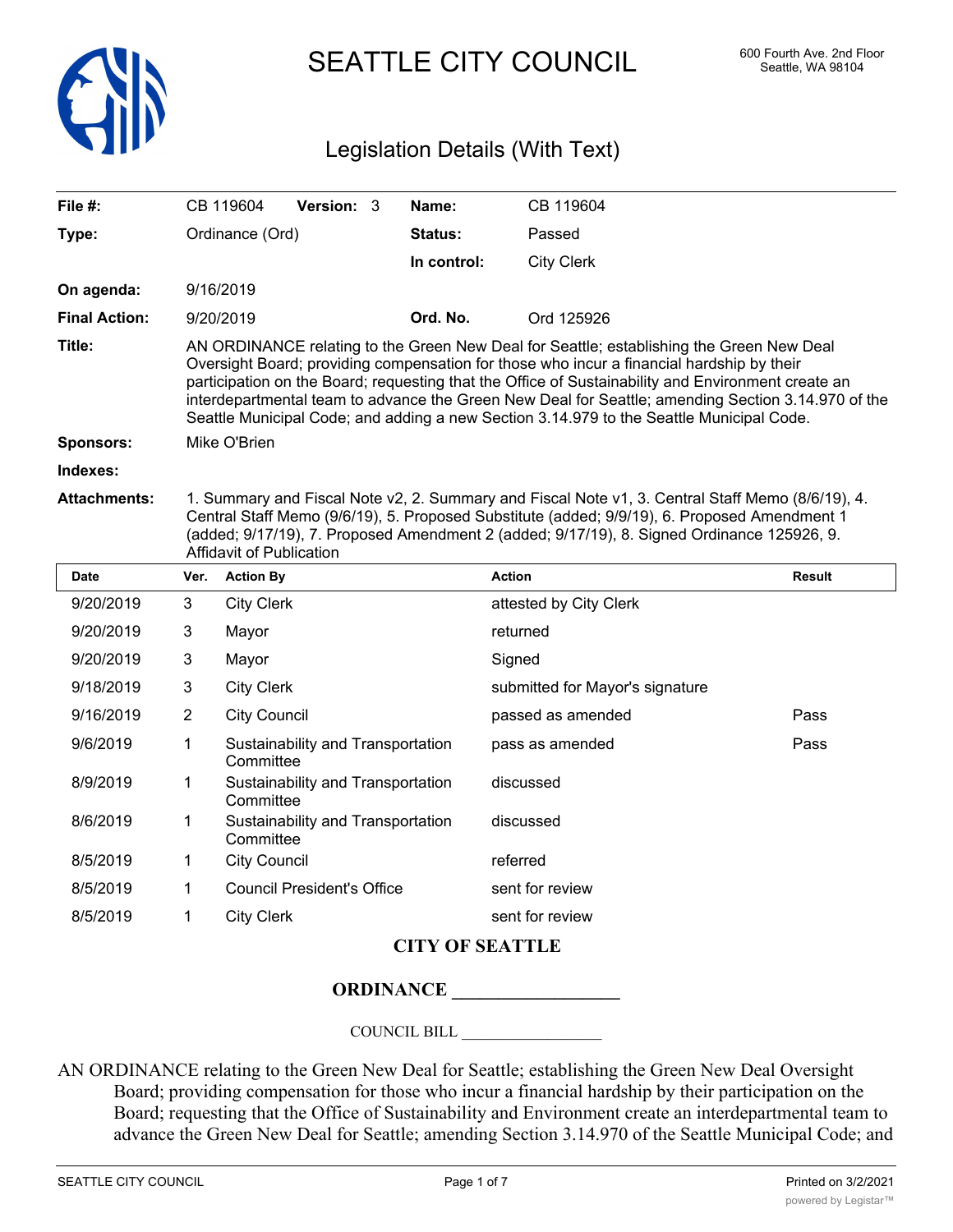- adding a new Section 3.14.979 to the Seattle Municipal Code. WHEREAS, concurrently with this ordinance, The City of Seattle ("City") is considering a resolution affirming support for the federal Green New Deal and identifying goals and actions for a Green New Deal for Seattle; and
- WHEREAS, within that resolution is a commitment to creating new revenues to implement some of the necessary actions to achieve the goals of the Green New Deal for Seattle; and
- WHEREAS, in addition to aligning the City's current investments to support the Green New Deal for Seattle, resources above and beyond dedicated revenues for a Green New Deal for Seattle will be necessary to achieve the City's goals; and
- WHEREAS, a Green New Deal Oversight Board ("Board") will offer insight and perspective from those communities most impacted by economic, racial, and environmental injustice, supported by individuals with various areas of expertise in the issue areas outlined in the Green New Deal for Seattle resolution; and
- WHEREAS, the Board is intended to hold the City and other stakeholders accountable to their commitments to implementing equitable policies, programs, and projects that realize the vision laid out in the Green New Deal for Seattle; and
- WHEREAS, the Board will ensure that racial equity is centered in all City policies, programs, and investments related to the Green New Deal for Seattle by engaging Black, Indigenous, and people of color and advancing their priorities; and
- WHEREAS, it may be a financial hardship for some Board members to devote significant time to this Board without compensation; and
- WHEREAS, City departments need to develop actionable plans, targets, and metrics to ensure that the City is doing its part to meets Seattle's goal to be free of climate pollutants by 2030; NOW, THEREFORE,

#### **BE IT ORDAINED BY THE CITY OF SEATTLE AS FOLLOWS:**

Section 1. Section 3.14.970 of the Seattle Municipal Code, enacted by Ordinance 120121, is amended as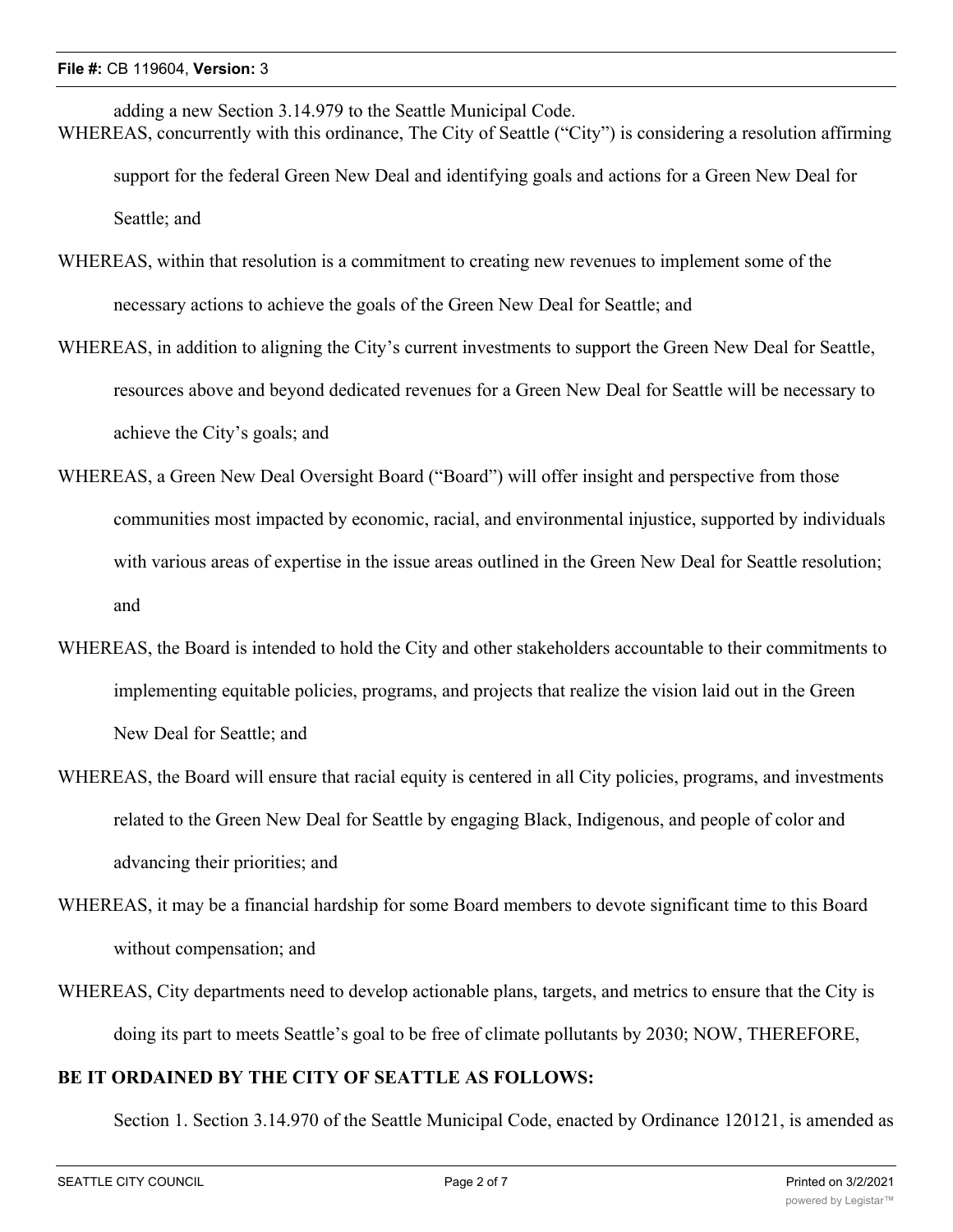follows:

#### **3.14.970 Director-Duties((.))**

The Director of the Office of Sustainability and Environment shall be the head of the Office of Sustainability and Environment, shall be responsible for the administration of the Office, and shall:

\* \* \*

G. Promulgate rules and regulations to carry out departmental activities pursuant to ((the Administrative Code, SMC)) Chapter 3.02;

H. Provide staff support for all boards, commissions, and committees associated with the Office of Sustainability and Environment;

I ((H)). Exercise such other and further powers and duties as shall be prescribed by ordinance.

Section 2. A new Section 3.14.979 is added to the Seattle Municipal Code as follows:

#### **3.14.979 Green New Deal Oversight Board**

A. There is established a Green New Deal Oversight Board (Board) that shall advise and make recommendations to the Mayor and City Council related to the Green New Deal for Seattle and monitor progress in meeting intended outcomes and goals. Duties of the Board shall include the following:

1. Providing proposals for the design of new policies, programs, and projects and for modifications to existing policies, programs, and projects to the Mayor, City Council, and City departments that advance the Green New Deal for Seattle;

2. Supporting the planning and implementation of individual City departmental actions, policies, programs, and practices, to make Seattle climate-pollution free by 2030;

3. Providing recommendations on City budget priorities and priority City actions;

4. Coordinating efforts with the Environmental Justice Committee, Equitable Development Initiative Advisory Board, Transportation Equity Workgroup and other City Boards and Commissions, as needed;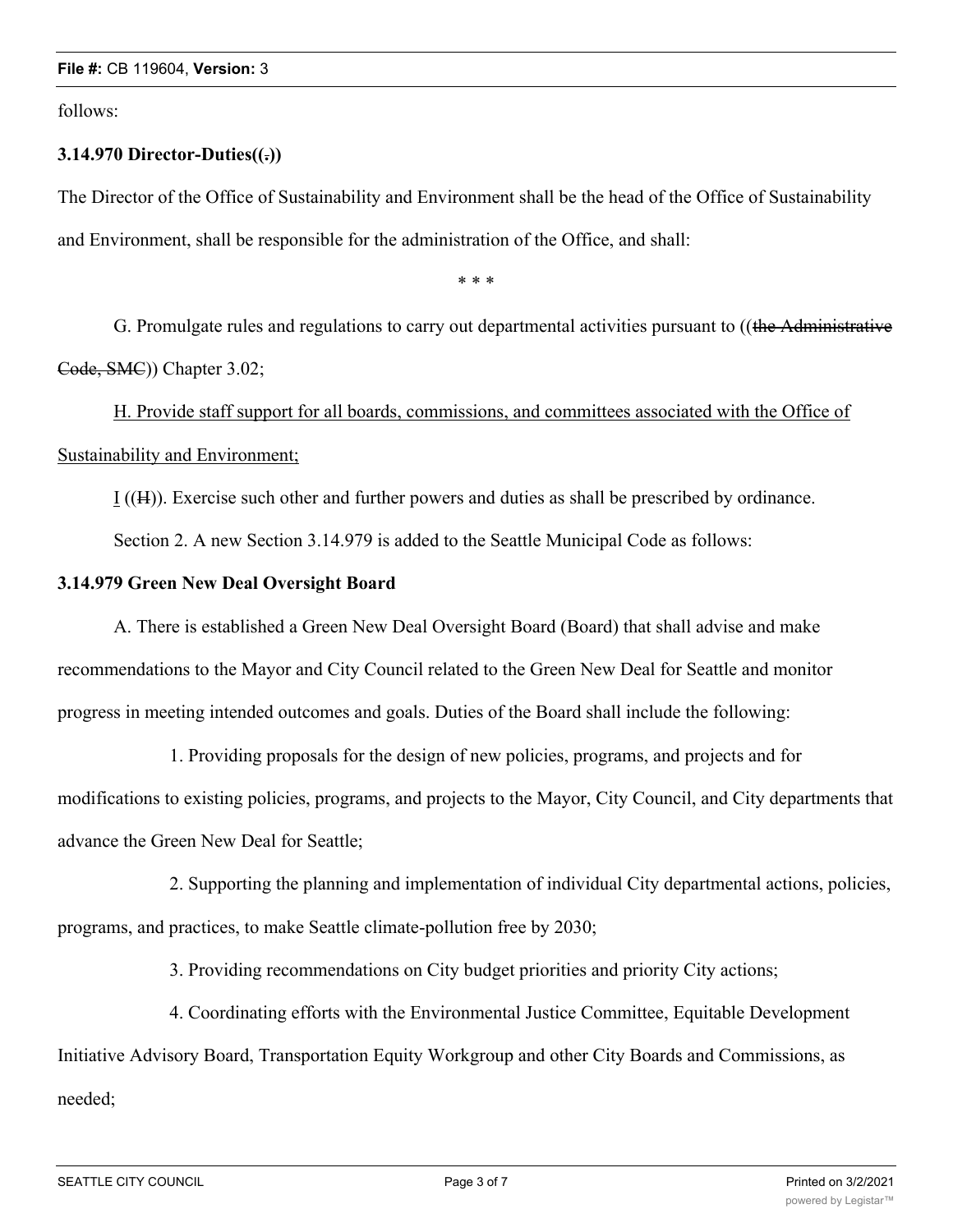5. Submitting an initial workplan to the Council and the Mayor by July 1, 2020, and provide an updated workplan annually thereafter. The workplan should:

a. Define what constitutes a policy, program, or project that advances the Green New Deal for Seattle;

b. Identify the Board's annual scope of work, including priorities, goals, outcomes, and key stakeholders to consult; and

c. Provide an annual engagement plan for collaborating with existing committees, boards, and commissions whose scope align with those of the Board.

6. Reviewing a semiannual, or at a frequency determined by the workplan, report of outcomes and indicators for the previous year related to policies, programs, and projects related to the Green New Deal for Seattle.

B. The Board shall consist of 19 appointed members, numbered 1 through 19. The Mayor shall make appointments to positions 1, 3, 5, 7, 9, 12, 15, and 19, and the City Council shall make appointments to positions 2, 4, 6, 10, 13, 14, 16, and 18, and the Board shall make appointments to positions 8, 11, and 17. Mayoral and Board appointments shall be subject to confirmation by the City Council. Terms shall be for three years, from May 1 to April 30 three years later, except that the initial terms for positions 1 through 9 shall expire April 30, 2023, and the initial terms for positions 10 through 19 shall expire April 30, 2022. No members shall serve more than two consecutive terms. Upon the resignation, retirement, death, incapacity, or removal of a Board member, the authority appointing such member may appoint a replacement for the balance of the term. If a person is appointed to fill the duration of an unexpired term, then that term shall count as one of the two consecutive terms only if the portion of the unexpired term actually served is at least one year. A member whose term is ending may continue on an interim basis as a member with voting rights until such time as a successor for that position has been appointed by the City Council or confirmed by the City Council. Any vacancy in an unexpired term shall be filled in the same manner as the original appointment. The appointing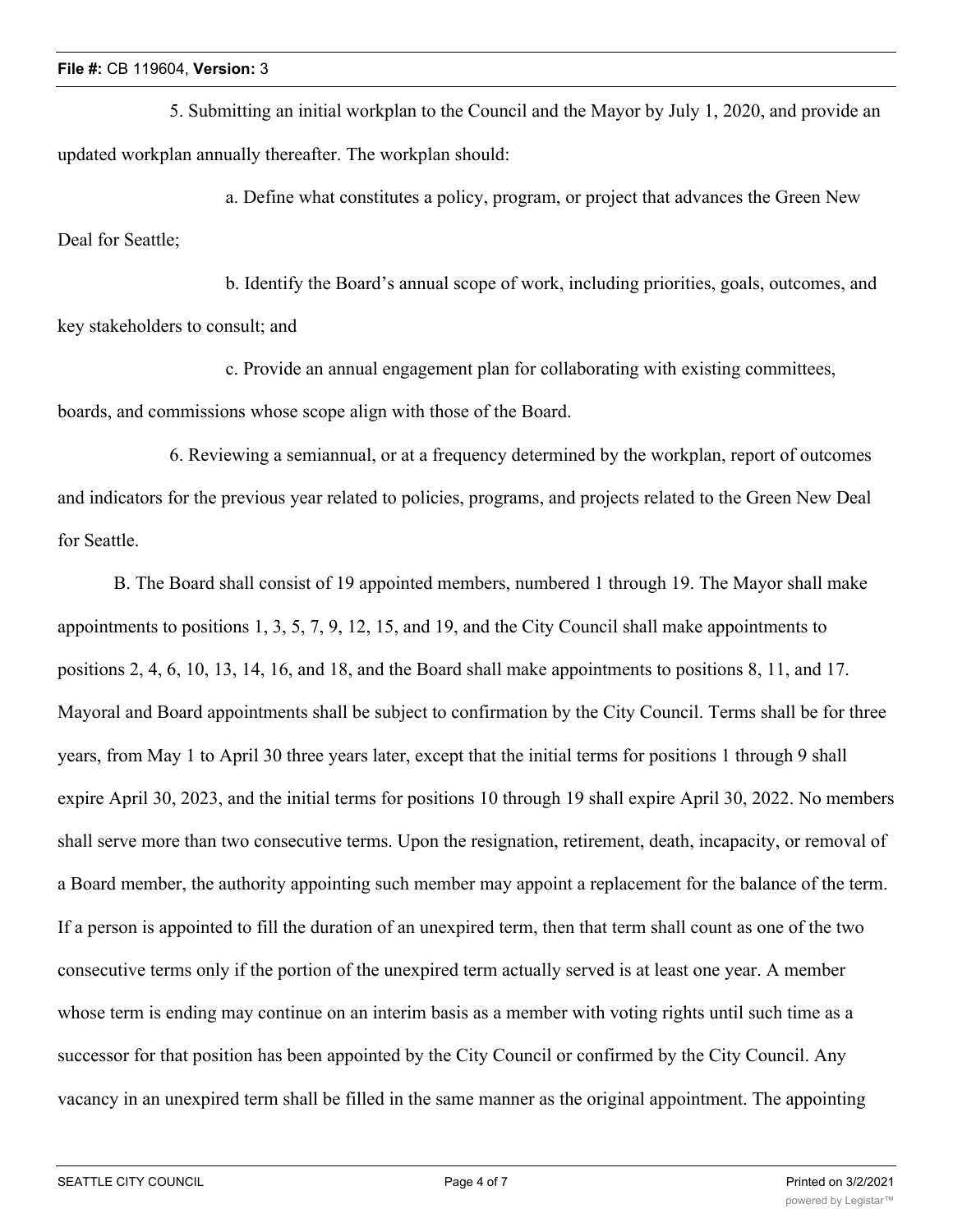authority may remove any member for good cause, including unexcused absence from two or more consecutive meetings without cause.

C. The 19 appointed members shall be comprised of the following:

1. Eight members of communities directly impacted by racial, economic, and environmental injustices. These members must be: part of a community-based organization or community group that represents a community that is disproportionately burdened by pollution and environmental hazards and, based on socioeconomic and population health risk factors, is particularly vulnerable to an increased pollution burden; and carry out the majority of their work using a community-based approach in the Seattle area. Two of these members should be representatives from tribes whose treaty rights are connected to the lands and waterways of Seattle (or whose usual and accustomed places are in Seattle). Two of these members should be between the ages of 16 and 25 at the time of their appointment (Positions 1 through 8);

2. Three representatives of organizations engaged in environmental justice work (Positions 9 through 11);

3. Four representative of labor unions (Positions 12 through 15);

4. Three individuals with depth of experience in greenhouse gas reduction and climate resiliency strategy relevant to cities and their residents, in fields such as public health, infrastructure, sea-level rise, or extreme weather events (Positions 16 through 18); and

5. One representative of an organization involved in workforce training (Position 19).

D. The Board should meet every month, or as needed, beginning in January 2020.

E. Members shall serve without pay, except that members may request compensation of \$50 per hour served if participating on the Board presents a financial hardship. Upon such request, the Director of the Office of Sustainability and Environment is authorized to expend funds in the Office of Sustainability and Environment's budget for this purpose. No money may be expended for services rendered prior to a request being filed with the Director.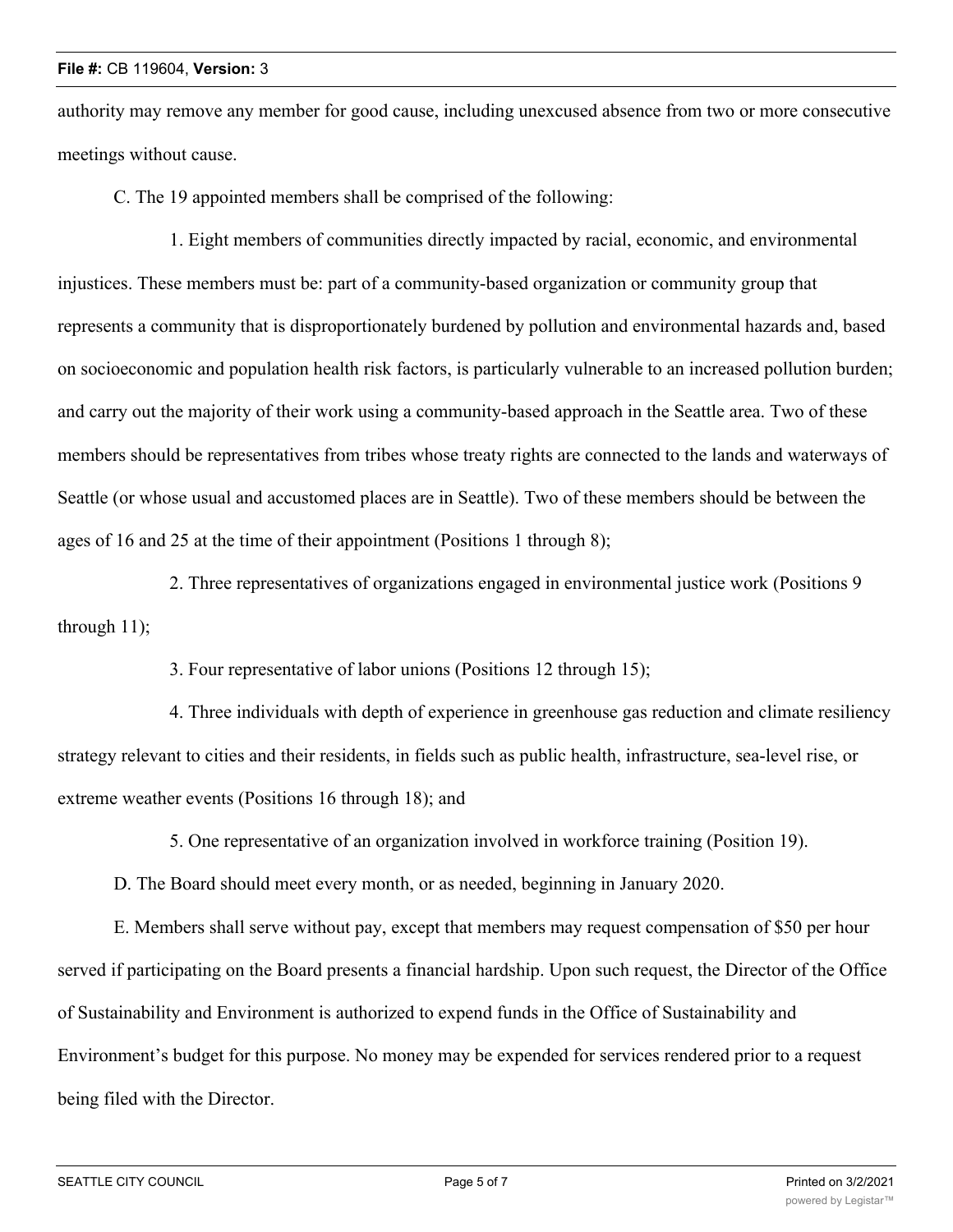F. The Board shall have the power to:

1. Elect one or more Board members to serve as Chairperson for a one-year term, and elect one or more members to serve as Vice Chairperson for a one-year term, who shall serve as Chair in the absence of the Chairperson.

2. Organize itself, establish committees or subcommittees, enlist the expertise of others as needed, and delegate duties for the performance of its work; and

3. Adopt rules of procedure to accomplish its functions.

Section 3. The Council requests that the Office of Sustainability and Environment (OSE) create an interdepartmental team (IDT) to advance the Green New Deal for Seattle. The IDT should be comprised of representatives from the Department of Parks and Recreation, Seattle Department of Transportation, Office of Planning and Community Development, Seattle Department of Construction and Inspections, Office of Housing, Seattle Public Utilities, Seattle City Light, Office of Economic Development, Seattle Department of Human Resources, Office of Emergency Management, Department of Neighborhoods, the Mayor's Office, City Council, City Council Central Staff, and other departments as needed. The IDT should support the development and creation of annual climate actions for all City departments that will collectively result in the elimination of climate pollutants by 2030 and measure progress towards this goal. Each City department's annual climate actions should include specific actions and timelines for implementing these actions, with an emphasis on actions that can be implemented immediately. The IDT should consult with the Board semiannually on the development and implementation of City departmental climate actions and progress towards goals as well as policies, programs, and projects to advance the Green New Deal for Seattle. Each City department should present its climate actions and priorities to City Council by July 1, 2020, and thereafter provide annual reports on the City's progress towards climate pollutant elimination goals.

The Council further requests that, to the extent possible with budget and staff resources, OSE analyze the impacts of potential actions that require Council approval to reduce greenhouse gas emissions from the